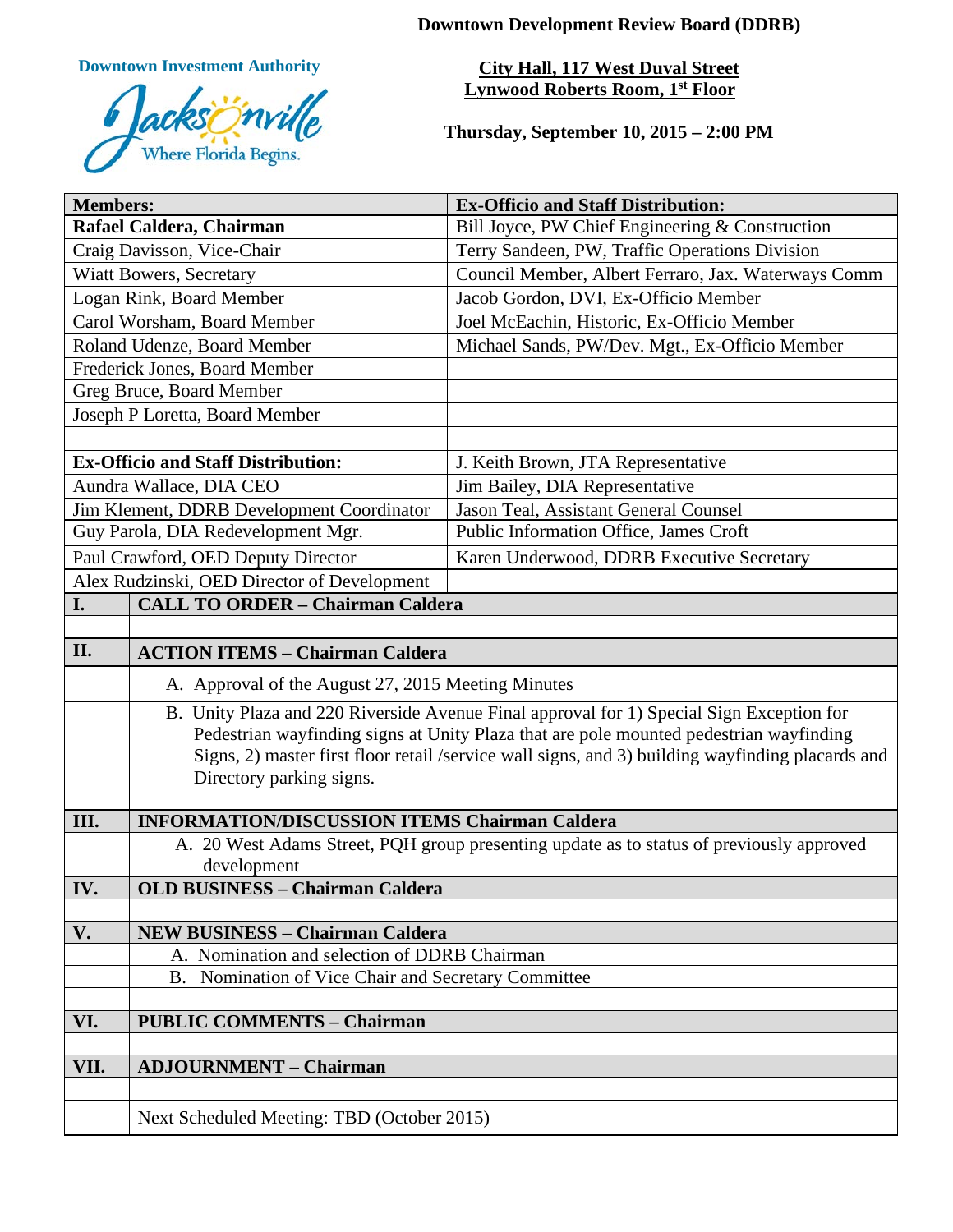

**Downtown Investment Authority Downtown Development Review Board (DDRB) City Hall, 117 West Duval St. 1st Floor, Lynwood Roberts Room**

*Thursday, September 10, 2015 - 2:00 p.m.*

### *MEETING* **MINUTES**

**Board Members Present:** Chairman R. Caldera, C. Worsham, R. Udenze, F. Jones and J. Loretta

**Board Members Not Present:** W. Bowers, L. Rink, and G. Bruce

**DIA Board Members Present:** J. Bailey

**DIA Staff Present:** Aundra Wallace, DIA CEO; Guy Parola, DIA Manager; Jim Klement, Staff Liaison; and Karen Underwood, Executive Secretary

**Representing Office of City Council:** Albert Ferraro

**Representing Office of General Counsel:** Jason Teal

#### **I. CALL TO ORDER**

Chairman Caldera convened the meeting with a quorum present and called the meeting to order at approximately 2:05 p.m.

Jim Klement pointed out that the information/discussion item A. 20 West Adams Street, POH Group will be tabled until a future date.

A correction was made on page 2 of 3; amending the vote from 6-0-0 to 5-1-0 Board Member Udenze opposed project sign. A correction was made on page 3 of 3. Board Member Udenze updated the Board that Susan Grandin discovered John Zona's legislation was withdrawn in City Council after the meeting.

Chairman Caldera asked anyone wishing to speak on a particular project to complete a public speaker card and reminded Board members to disclose if they had any ex-parte communication with any of the applicants presenting projects today or conflicts of interest prior to the item being addressed by the Board.

# **II. ACTION ITEMS**

#### APPROVAL OF THE AUGUST 27, 2015 DDRB MEETING MINUTES

**A MOTION WAS MADE BY BOARD MEMBER C WORSHAM AND SECONDED BY BOARD MEMBER R. UDENZE APPROVING THE AUGUST 27, 2015 DDRB MEETING MINUTES AS AMENDED. THE MOTION PASSED UNANIMOUSLY 5-0-0.**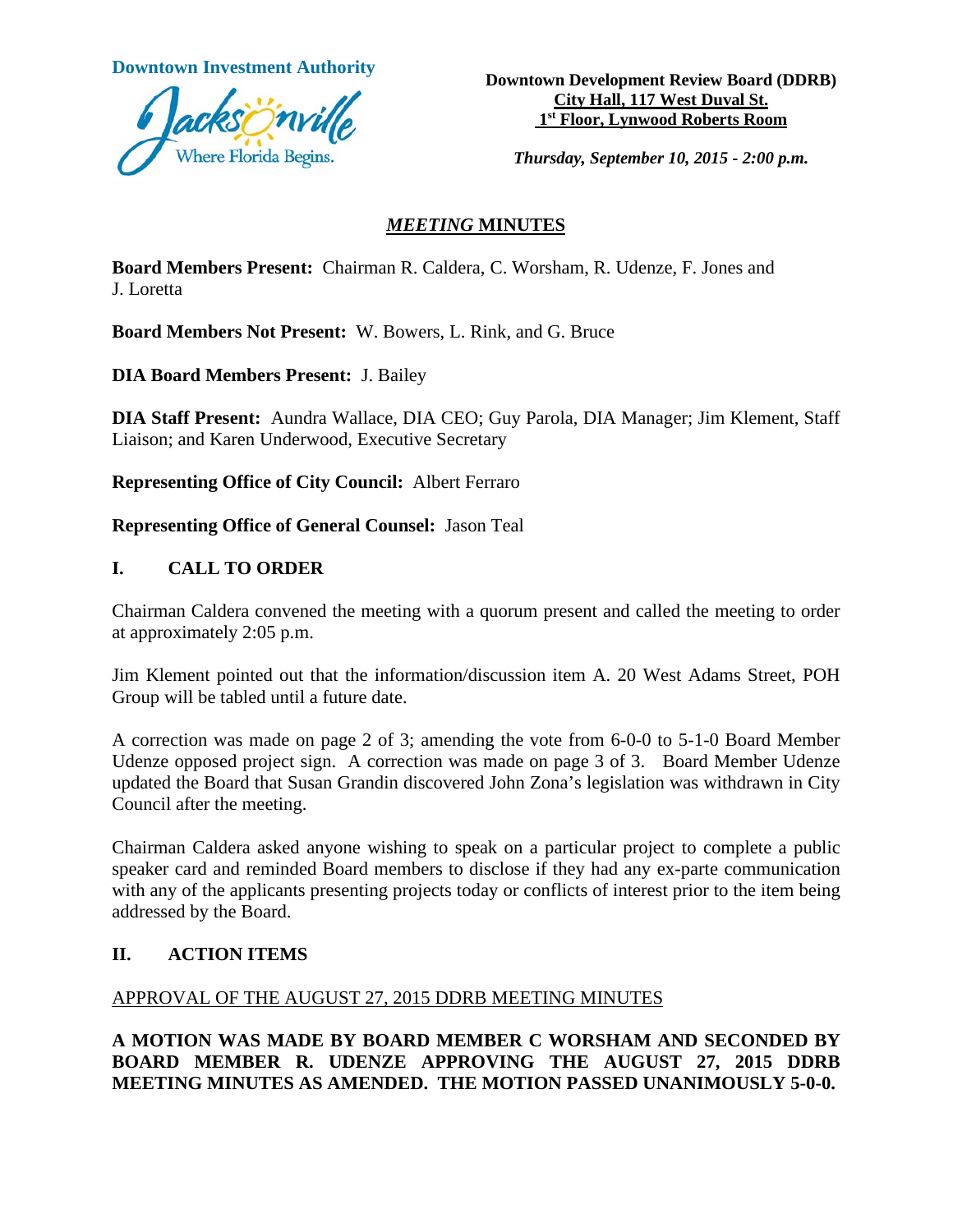Downtown Development Review Board (DDRB) September 10, 2015 Page 2 of 5

**FINAL APPROVAL OF UNITY PLAZA AND 220 RIVERSIDE BUILDING REQUESTING 1). SPECIAL SIGN EXCEPTION FOR PEDESTRIAN WAYFINDING SIGNS AT UNITY PLAZA THAT ARE POLE MOUNTED PEDESTRIAN WAYFINDING SIGNS, 2). MASTER FIRST FLOOR RETAIL/SERVICE WALL SIGNS, AND 3) BUILDING WAYFINDING PLACARDS AND DIRECTORY PARKING SIGNS.** 

Mr. Klement reviewed the staff report dated September 10, 2015 for DDRB 2015-007 for recommendation of approval.

Coen Purvis, Hallmark Partners gave the Board Members a presentation of Unity Plaza and 220 Riverside first floor retail. A copy of the presentation is on file. Ryan Richardson, Agent and Developer and Jen Jones, Unity Plaza Executive Director were also present to answer any questions.

The Board Members made comments as noted:

- How would the poles light up? Mr. Purvis answered that the lights will not be lighted. Mr. Richardson stated that landscape lighting may be used on the trees.
- How tall are the pole signs by the street of Riverside? Mr. Richardson responded 14 feet.
- How tall are the parking signs? 2ft, 2 wide.
- The proposed Unity Plaza II logo gives an amphitheater effect.
- A modification was suggested clarifying the design for the retail signs that would read as follows a maximum of 13floor retail signs to not exceed 46 square feet. Mr. Purvis stated that the tenant may go below that, but would like to have the option to go up to 65 square feet for each one.
- Mr. Loretta made a recommendation to make the modification.
- A recommendation was made to install holiday signs when appropriate and to consider additional lighting.

Jason Teal noted that each individual tenant space is going to have a sign that is going to be in the architectural banding above it, and then a smaller logo type sign below on the store front for pedestrian view. The Board discussed the three (3) categories of signs and Council Member Ferraro stated that the recommendation being made should make it as easy for the applicant to change as the businesses grow and do what is necessary to be successful.

Jason Teal stated before voting on the entire sign package, a special sign exception will have voted on first and then vote on the entire sign package making special sign exception.

**A MOTION WAS MADE BY BOARD MEMBER WORSHAM AND SECONDED BY BOARD MEMBER JONES APPROVING DDRB 2015-007, SPECIAL SIGN EXCEPTION TO ALLOW A TOTAL OF SEVEN (7) PEDESTRIAN POLE MOUNTED WAYFINDING SIGNS WITH GENERIC OR ON SITE MESSAGES AND INFORMATION, SAID SIGNS ARE APPROXIMATELY 2 FEET X 8 FEET EACH, ON POLES 12 FEET IN HEIGHT. SIX (6) SIGNS WILL BE LOCATED IN UNITY PLAZA,**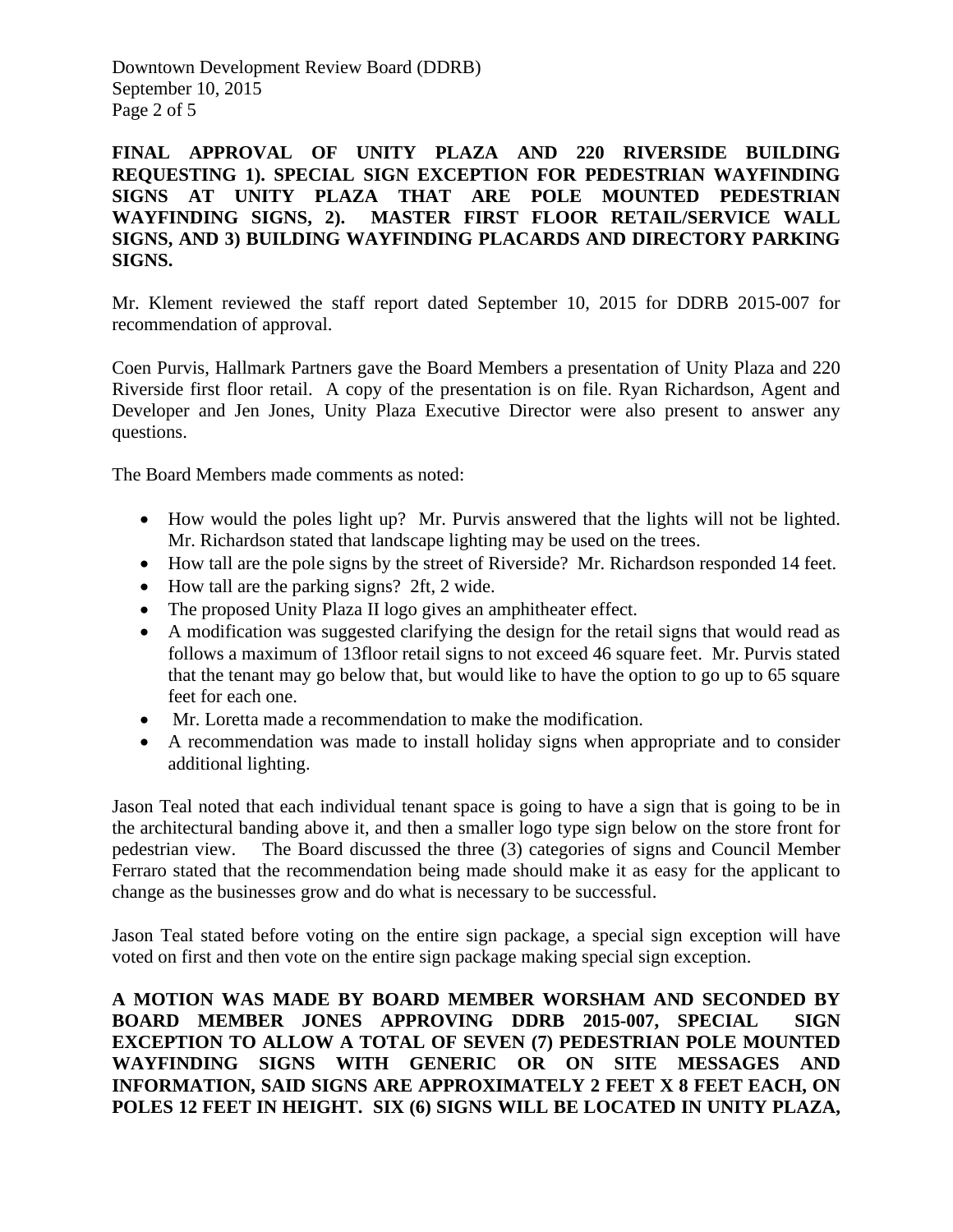Downtown Development Review Board (DDRB) September 10, 2015 Page 3 of 5

**AT THE INTERSECTION OF FOREST STREET AND RIVERSIDE AVENUE AND ONE (1) SIGN LOCATED ON MAGNOLIA STREET FRONTAGE OF UNITY PLAZA; AND 2. APPROVED THE FIRST FLOOR RETAIL SIGN DESIGN AND LOCATION FOR THE 220 BUILDING AS FOLLOWS: (A) ONE (1) FIRST FLOOR BUILDING TENANT SIGN FACING UNITY PLAZA, NOT TO EXCEED 65 SQ. FT. IN AREA, (B) MULTIPLE BUILDING TENANT IDENTIFICATION SIGNS TO BE LOCATED IN THE DESIGNATED ARCHITECTURAL SIGN BAND ABOVE THE TENANT SPACE WITH SIGNS DESIGNED WITH A HEIGHT OF 2 FEET 6 INCHES BY A VARYING LENGTH PROVIDING THAT NO INDIVIDUAL SIGN SHALL EXCEED 46 SQ. FT. EACH, AND (C) ONE (1) PEDESTRIAN TENANT SIGN PER TENANT SPACE, NOT EXCEEDING 25 SQ. FT. EACH. NOTE: ALL FIRST FLOOR RETAIL SIGNAGE SHALL NOT TO EXCEED A TOTAL OF 3,000 SQ. FT.; AND (3) TWO (2) BUILDING DIRECTORY PANEL FACING RIVERSIDE AVENUE, NOT TO EXCEED 55 IN. X 66 IN.; AND (4) TWO (2) PARKING DIRECTORY SIGNS, ONE (1) ON MAGNOLIA STREET AND ONE (1) ON RIVERSIDE AVENUE NOT TO EXCEED 2 FT 2 IN. X 3 FT. THE MOTION PASSED UNANIMOUSLY 5-0** 

Jen Jones extended an invitation to the Board Members to attend the Inaugural Harvest Music Jamboree and Northeast Florida Healthy Start baby buggy walk in the park on Saturday September 12 from 5pm – 8pm at 220 Riverside Avenue.

#### **III. INFORMATION/DISCUSSION ITEMS**

A. 20 WEST ADAMS STREET, PQH GROUP PRESENTING UPDATE AS TO STATUS OF PREVIOUSLY APPROVED DEVELOPMENT – Item was deferred.

# **IV. OLD BUSINESS**

CEO Wallace reported that Board Member Worsham is being reappointed; Resolution 2015- 0651 and Fred Jones is being reappointed; Resolution 2015-0652. He encouraged them to reach out to the Rules Committee Chairman Councilman Schellenberg. Karen Underwood will provide the Rules committee roster to the Board if needed. The administration is fully aware of vacancies and is working on having them filled.

CEO Wallace invited the Board Members to attend the stake holders meeting for the River place Boulevard Road Diet. Invitations will be emailed. Guy Parola was present to answer any questions.

#### **V. NEW BUSINESS A. Nomination and selection of DDRB Chairman**

Chairman Caldera opened the floor for nomination of the new chairman for 2015-2016. Board Member Udenze nominated Board Member Worsham as Chair Board Member Worsham nominated Board Member Davisson as Chair Board Member Loretta nominated Board Member Caldera as Chair.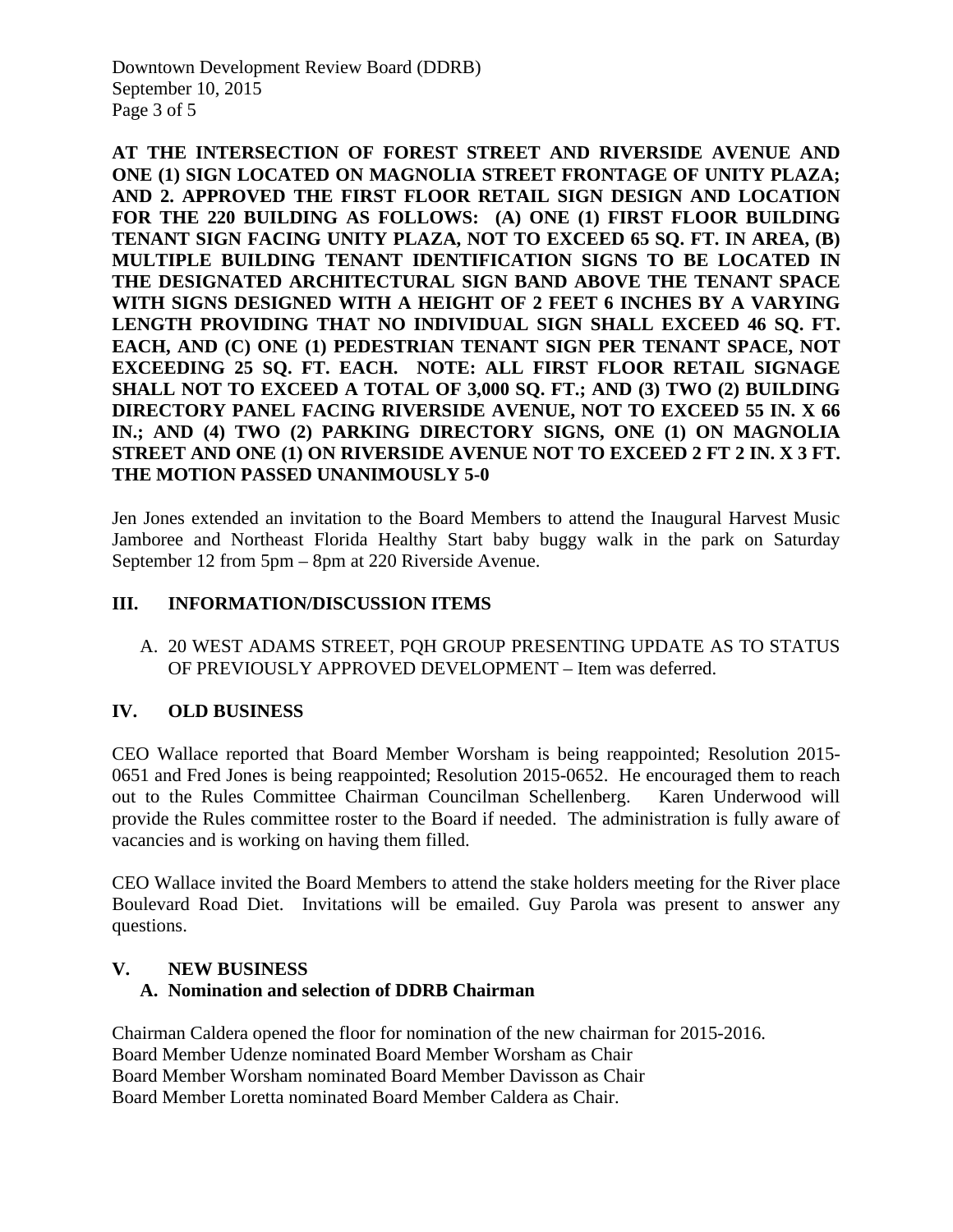Downtown Development Review Board (DDRB) September 10, 2015 Page 4 of 5

Board Member Worsham withdrew her motion to nominate Board Member Davisson. Board Member Udenze nominated Board Member Jones as Chair. Chairman Caldera nominated Craig Davisson as the next Chairman for 2015-2016.

Board Member Worsham stated that she didn't realize that Board Member Caldera was interested and willing to continue serving in this capacity.

Chairman Caldera reiterated the need for the Board to be proactive, involved and committed.

Board Member Loretta noted that he is committed to do what is necessary, but will not be able to attend the Joint meeting on the September  $24<sup>th</sup>$ .

Jason Teal noted meeting dates have been moved to address other city meeting dates such as the Planning Commission. This Board sits as the Planning Commission for Downtown. The second Thursday of each month fits best. Board Member Udenze commented that whoever wins the Chair position should make it part of their duty to make sure that a meeting is held. He pointed out if there are no agenda items to suggest a workshop and make it a productive meeting. Chairman Caldera concurred.

Board Member Worsham withdrew her name from being nominated as Chair.

# **A MOTION WAS MADE BY BOARD MEMBER LORETTA AND SECONDED BY BOARD MEMBER WORSHAM TO NOMINATE BOARD MEMBER CALDERA AS CHAIRMAN. THE MOTION PASSED UNANIMOUSLY 5-0.**

# **B. Nomination of Vice Chairman and Secretary**

Jason Teal stated that the Chairman has the first official task as to appoint the nominating committee for the Vice Chair and the Secretary.

Board Member Udenze asked if the nominating committee can nominate themselves. Jason Teal responded yes.

Chairman Caldera appointed Board Member Worsham and Board Member Jones to the nominating committee to select a Vice Chair and Secretary. The committee will meet on September  $17<sup>th</sup>$  at 9:30 a.m. in conference Room C on the  $3<sup>rd</sup>$  Floor of City Hall.

Jason Teal reported at the next meeting there will be an action item where the report from the nominating committee as to the recommendation for the Vice Chair and Secretary. The Chairman would still open up the floor for additional nominations.

#### **VI. PUBLIC COMMENT** None

**VII. ADJOURNMENT**